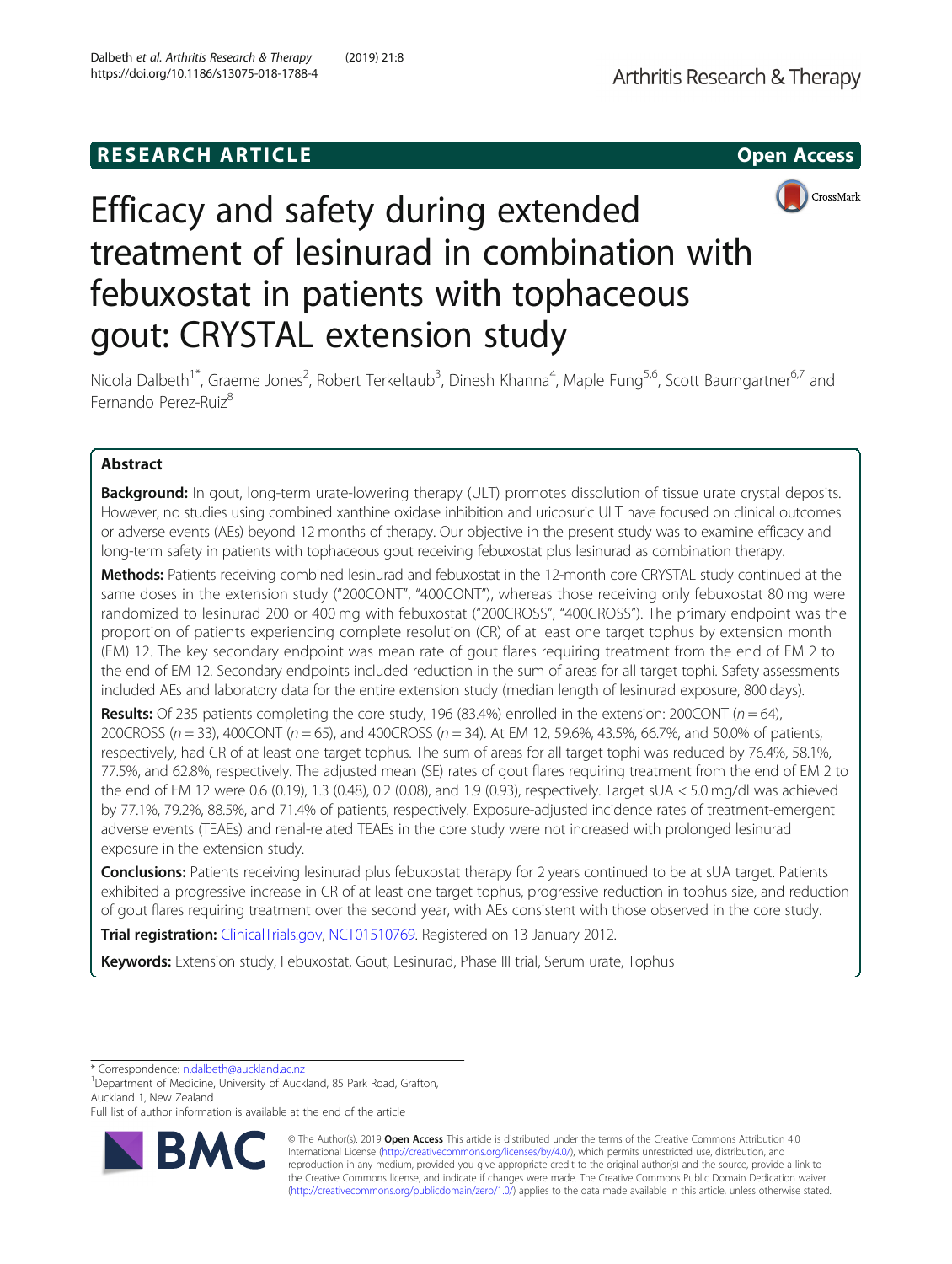# Background

Gout is characterized by increased body urate stores, reflected in elevated serum urate (sUA) levels (hyperuricemia), and deposition of monosodium urate crystals in joints and other tissues. Gout causes recurrent flares of acute inflammatory arthritis. When hyperuricemia is inadequately treated in gout, the disease can progress over time to palpable tophus formation and chronic erosive arthritis [\[1](#page-10-0)]. The goal of long-term management of gout is to reduce and maintain sUA below saturating levels ( $> 6.8$  mg/dl), typically  $< 6.0$  mg/dl, or  $< 5.0$  mg/dl for patients with more severe gout, including palpable tophi [[1,](#page-10-0) [2](#page-10-0)]. Sustained lowering of sUA reduces the volume of monosodium urate crystals, lowers the incidence of gout flares, and promotes tophus resolution [[3](#page-10-0)–[5](#page-10-0)]. The recommended first-line urate-lowering therapy (ULT) is a xanthine oxidase inhibitor, either allopurinol or febuxostat  $[1, 2]$  $[1, 2]$  $[1, 2]$  $[1, 2]$  $[1, 2]$ , in order to lower production of urate  $[6]$  $[6]$ . For patients who cannot achieve their sUA target with a medically appropriate dose of a xanthine oxidase inhibitor, treatment guidelines provide the option of combining the xanthine oxidase inhibitor with a uricosuric agent [[1,](#page-10-0) [2](#page-10-0)]. Uricosuric therapies target renal underexcretion of uric acid, which contributes to hyperuricemia in most people with gout [[7](#page-10-0)].

Lesinurad is a uricosuric agent recently approved in the United States and Europe at a 200-mg oral dose in combination with a xanthine oxidase inhibitor for the treatment of hyperuricemia associated with gout in patients who fail to achieve sUA target with a xanthine oxidase in-hibitor alone [\[8](#page-10-0)]. Lesinurad inhibits the urate transporter URAT1, which is responsible for reabsorption of urate from the renal tubule lumen [[9](#page-10-0)]. By inhibiting URAT1, le-sin-ur-ad increases excretion of uric acid and thereby lowers sUA [\[10,](#page-10-0) [11\]](#page-10-0). Lesinurad thereby offers a complementary mechanism of action to xanthine oxidase inhibitors. Although lesinurad alters the clearance of oxypurinol, the active metabolite of allopurinol [\[12\]](#page-10-0), lesinurad does not alter the clearance of febuxostat [\[10](#page-10-0)].

The efficacy and safety of lesinurad (200 or 400 mg, orally, once daily) in combination with febuxostat 80 mg compared with febuxostat 80 mg alone was investigated in patients with gout and palpable tophi ("tophaceous gout") in a 12-month, randomized, double-blind, placebo-controlled, multicenter study (CRYSTAL [Combination Treatment Study in Subjects with Tophaceous Gout with Lesinurad and Febuxostat]; [ClinicalTrials.gov,](http://clinicaltrials.gov) NCT01510769). The primary study endpoint was the proportion of patients achieving the sUA target of < 5.0 mg/dl at the month 6 visit. Lesinurad 400 mg in combination with febuxostat 80 mg significantly increased the proportion of patients achieving the sUA target at the month 6 visit versus febuxostat 80 mg alone ( $p < 0.0001$ ), whereas lesinurad 200 mg daily plus febuxostat 80 mg did not  $(p = 0.13)$  [\[13](#page-10-0)]. At all other time points, more patients in the lesinurad 200-mg group achieved the sUA target. The safety profile of lesinurad at the approved 200-mg dose combined with febuxostat 80 mg was comparable to febuxostat 80 mg alone, except for the higher incidence of predominantly reversible serum creatinine (sCr) elevations. The present study assessed the efficacy and long-term safety of lesinurad in combination with febuxostat in patients who completed CRYSTAL and entered an extension study (NCT01808144).

# Methods

#### Study design and medications

The CRYSTAL extension study was performed at 73 study sites in six countries: United States, Canada, Poland, Switzerland, Australia, and New Zealand. The study was conducted in accordance with the ethical principles of good clinical practice according to the International Conference on Harmonisation Harmonised Tripartite Guideline. Patients provided informed written consent and had the right to withdraw at any time.

All patients who completed treatment in the 12-month CRYSTAL study ("core study") were eligible to enter the optional extension study, which was planned to include a treatment period of up to approximately 5 years. Patients who completed the core study [\[13\]](#page-10-0) on lesinurad 200 mg plus febuxostat 80 mg or lesinurad 400 mg plus febuxostat 80 mg continued at the same lesinurad and febuxostat doses in the extension study ("200CONT" and "400CONT," respectively), without scheduled interruption in study medications (Fig. [1](#page-2-0)). Patients who completed the core studies on febuxostat 80 mg alone (placebo) were randomized 1:1 using an interactive voice/web response system to receive either lesinurad 200 mg plus febuxostat 80 mg or lesinurad 400 mg plus febuxostat 80 mg in the extension study ("200CROSS" and "400CROSS," respectively). The lesinurad dose was blinded until database lock of the core study and all patients had reached at least month 12 in the extension study, after which patients transitioned to open-label treatment. No efficacy measurements were planned beyond month 12 of the extension, whereas safety was followed throughout the extension. In a protocol amendment to the extension study, following a review of the efficacy and safety data at interim (12-month) analysis, patients receiving lesinurad 400 mg were decreased to the 200-mg daily dose; the efficacy analyses were completed before the dose change.

Gout flare prophylaxis was given to all patients in the extension study to maintain blinding of the core study. As in the core study, flare prophylaxis consisted of colchicine 0.5 or 0.6 mg daily (depending on local dose per tablet) or a nonsteroidal anti-inflammatory drug with or without a proton pump inhibitor if patients had an intolerance/contraindication to colchicine. Prophylaxis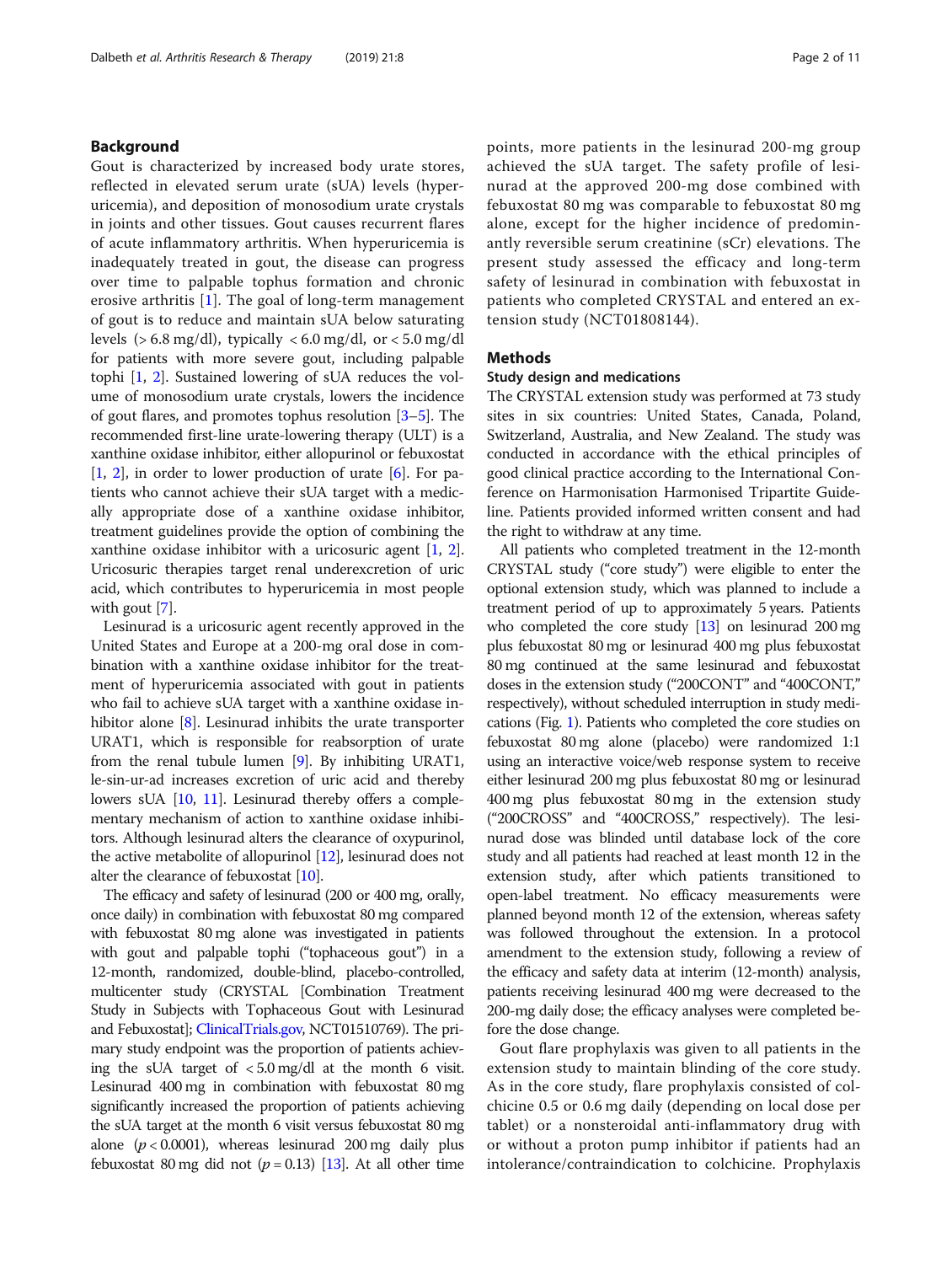<span id="page-2-0"></span>

was administered from the extension baseline visit (day 1) through extension month 2; continuation after extension month 2 was at the discretion of investigators but was not to exceed 6 months. In cases of sCr more than 1.5 times baseline, patients were advised to drink  $\geq 2000$  ml of fluids, and if urine pH was  $< 6.5$ , investigators were to consider initiating a urinary alkalinizing agent. Treatment compliance was assessed by maintaining medicationdispensing records and by verification of returned and remaining study medications.

# Patients

For entry to the 12-month core CRYSTAL study, patients with gout aged 18–85 years on ULT currently or in the past, as well as those who had never received a ULT, were eligible. sUA was required to be  $\geq 8.0$  mg/dl for patients not receiving ULT and  $\geq 6.0$  mg/dl for those receiving ULT. Patients were also required to have at least one measurable tophus on the hands/wrists and/ or feet/ankles  $\geq 5$  and  $\leq 20$  mm in the longest diameter (length). Patients were given febuxostat 80 mg daily for 3 weeks before randomization to lesinurad (200 or 400 mg daily) or placebo added to febuxostat. To enter the extension study, patients must have completed treatment in the core study.

Patients were discontinued from the extension study if they withdrew consent, developed an adverse event (AE) or laboratory abnormality requiring treatment discontinuation, experienced an sCr elevation three or more times baseline before the first lesinurad dose or  $\geq 4$  mg/dl or an estimated creatinine clearance < 30 ml/min on repeated measurements, or developed a kidney stone.

# Assessments

Baseline assessments for the extension study were performed at the month 12 visit of the core study. Assessments for efficacy and safety during the extension study were performed monthly at months 1–12 (blinded phase), and safety assessments were additionally performed every subsequent 2 months until patient withdrawal or study termination (open-label phase). A termination visit occurred within  $\sim$  14 days after the last dose of lesinurad.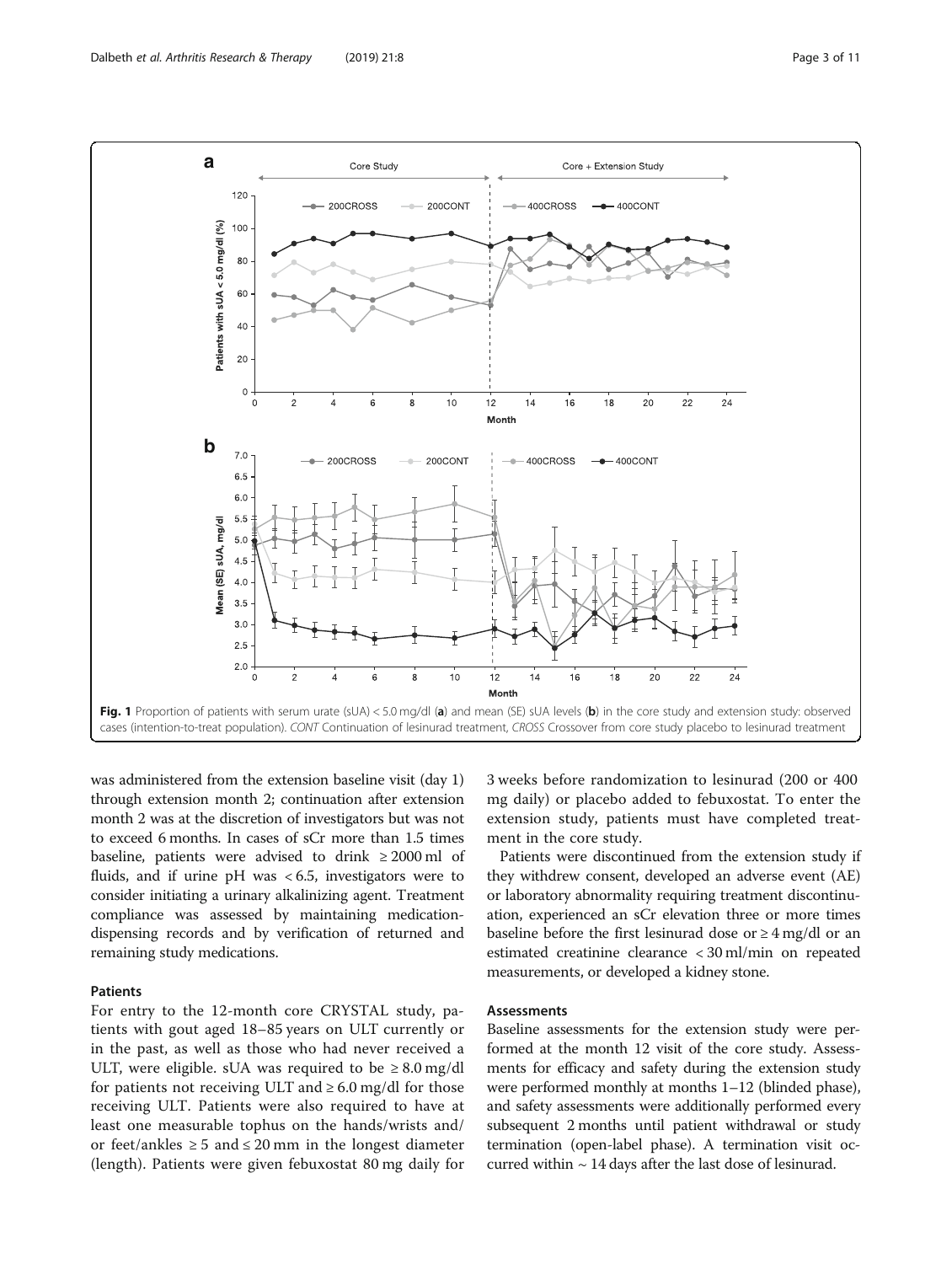## Efficacy assessments

Efficacy assessments in the core studies were continued through month 12 of the extension study. The primary endpoint of the extension study was the proportion of patients who experienced complete resolution of at least one target tophus at each monthly visit and overall. Secondary tophus endpoints were the proportion of patients with best tophus response (complete or partial resolution) of at least one target tophus at each visit and overall, and the mean change and mean percentage change from core study baseline in the sum of areas for all target tophi at each visit.

The key secondary endpoint was the mean rate of gout flares requiring treatment in the period from the end of extension month 2 to the end of extension month 12, recorded by patients via electronic diary. Secondary endpoints included the proportion of patients with sUA < 5.0 mg/dl (primary endpoint in the core study), as well as  $\langle 4.0 \text{ and } \langle 3.0 \text{ mg/dl} \rangle$ , at each monthly visit up to month 12 in the extension study. Absolute and percentage changes in sUA from the core study baseline were also measured at each visit.

#### Safety assessments

Safety assessments throughout the extension study included the incidence and severity of treatmentemergent adverse events (TEAEs; coded according to Medical Dictionary for Regulatory Activities version 14.0) and their relationship to study medication, TEAEs leading to withdrawal, and serious adverse events (SAEs). Renal safety assessments consisted of renalrelated and kidney stone TEAEs (itemized in Additional file [1](#page-9-0): Table S1) and instances of sCr elevation greater than or equal to 1.5 times and greater than or equal to 2.0 times baseline. Assessments of cardiovascular TEAEs included cardiovascular-related AEs and rates of major adverse cardiovascular events (MACE) (i.e., cardiovascular death, nonfatal myocardial infarction, and nonfatal stroke) [[14\]](#page-10-0). Clinical laboratory evaluations (hematology, serum chemistry, and urinalysis) and vital sign assessments were performed at planned monthly assessments. Safety data were reviewed by an independent data monitoring committee, renal events adjudication committee, and cardiovascular endpoints adjudication committee appointed by the study sponsor.

#### Statistical analysis

Efficacy and safety analyses used the intention-to-treat and safety populations, respectively. The intention-totreat population included all randomized patients who received at least one dose of lesinurad in the extension study and had at least one postbaseline efficacy measurement. The safety population included all patients who received at least one dose of lesinurad in the extension study.

Tophus resolution rates were compared between treatment groups in each time interval and tested using the Cochran–Mantel–Haenszel test statistic, stratifying by core study to account for any study-specific sUA-lowering effect and by core day − 7 renal function (randomized values). Rates of gout flares requiring treatment were compared between groups by adding the number of flares in each time interval. Estimates of the adjusted rate of gout flares requiring treatment were obtained from negative binomial regression adjusted by day − 7 renal function and day − 7 sUA status (randomized values) and log follow-up time as the offset variable.

Proportions of patients at each scheduled visit who achieved sUA < 5.0, < 4.0, and < 3.0 mg/dl were tabulated for each treatment group. Analyses used missing value imputation (i.e., patients with missing data were considered nonresponders), observed cases, and last observation carried forward imputation. sUA levels during the extension study were analyzed using an analysis of covariance model with baseline value as a covariate and treatment group and core day − 7 sUA status as factors (randomized values) for the intention-to-treat population.

TEAEs were defined as AEs that started on or after the first lesinurad dose in the extension study or AEs that started before the first lesinurad dose but worsened during the extension study. TEAEs are presented as cumulative results throughout the extension study. TEAEs were also calculated as exposure-adjusted incidence rates (number of patients with events per 100 person-years [PY]) to adjust for differences in duration of lesinurad exposure in the four treatment groups. Exposure-adjusted incidence rates are presented for the core study and for the core plus 12 months of the extension study.

Descriptive statistics are provided for safety data, with categorization according to randomized treatment group. For patients whose lesinurad dose was decreased from 400 to 200 mg daily at extension month 12, according to protocol amendment, safety analyses are allocated to the initial randomized dose. All analyses were performed with SAS software version 9.1.3 or higher (SAS Institute, Cary, NC, USA).

# Results

# Patient disposition

Of the 324 patients who enrolled in the core study, 235 (72.5%) completed the 12 months of treatment. A total of 196 patients (83.4%) enrolled in the extension study and received at least one dose of lesinurad (Additional file [1](#page-9-0): Figure S1). There were 149 (76.0%) patients who completed the study through extension month 12 and 124 (63.3%) who completed through extension month 24. Altogether, 88 patients (44.9%) discontinued the study early, with similar percentages in all treatment groups. The most common reasons for early study termination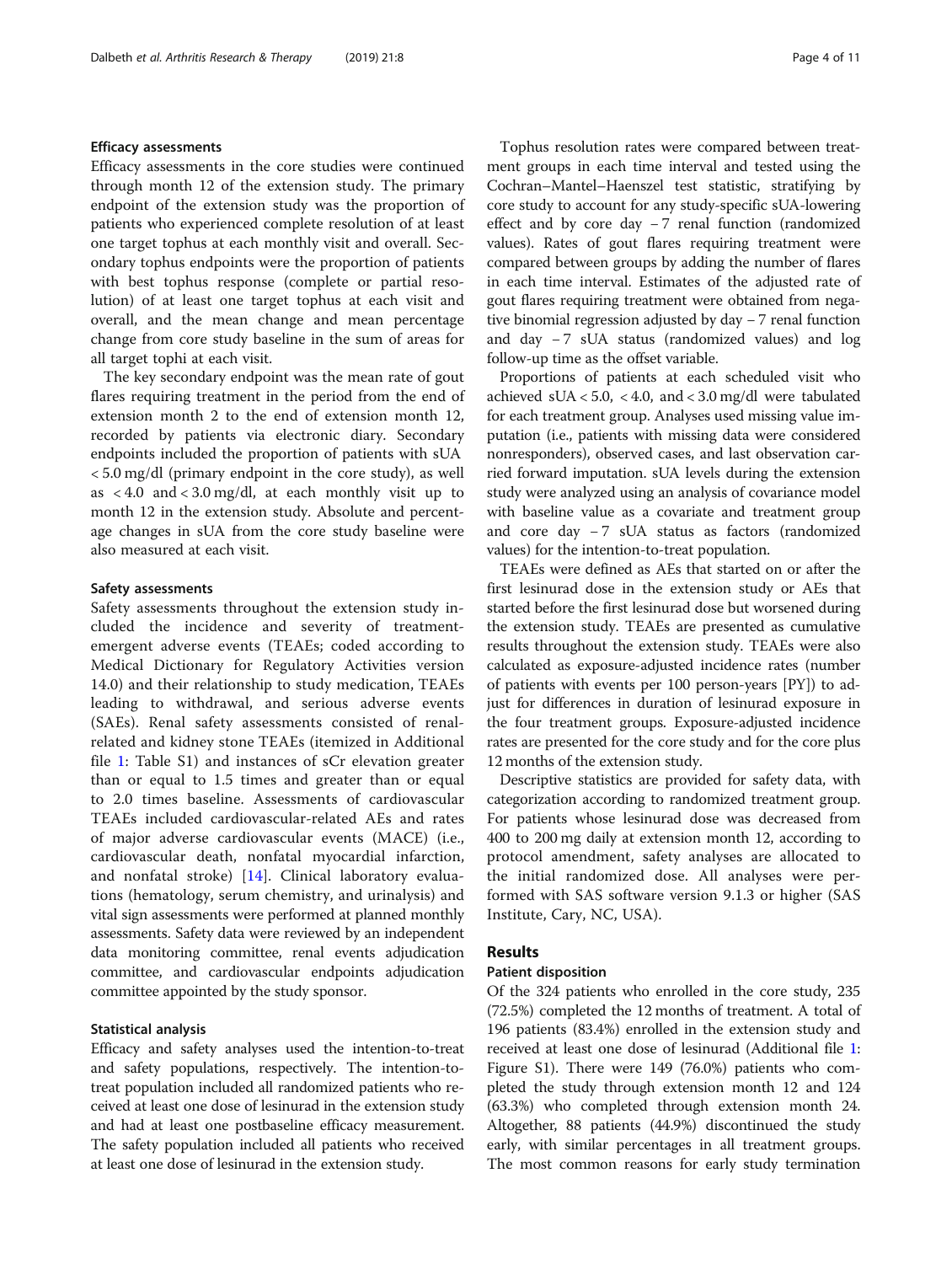were consent withdrawal (18.8% of patients in 200CONT, 12.1% in 200CROSS, 26.2% in 400CONT, and 17.6% in 400CROSS, respectively) and AEs (14.1% of patients in 200CONT, 6.1% in 200CROSS, 13.8% in 400CONT, and 17.6% in 400CROSS). Demographic and baseline characteristics at the time of core study initiation were similar across the extension treatment groups (Table 1).

## Study medications

The median [range] of lesinurad exposure in days (inclusive of dose interruptions) in the extension study was comparable between the four groups (200CONT, 792 [39, 1154]; 200CROSS, 799 [1, 1178]; 400CONT, 826 [36, 1191]; 400CROSS, 776 [12, 1084]). Lesinurad exposure in the core plus extension was greater in the CONT groups (200CONT, 1134 [373, 1495]; 400CONT, 1155 [372, 1523]) than the CROSS groups (200CROSS, 799 [1, 1178]; 400CROSS, 776 [12, 1084]). Expressed as PY, lesinurad exposure in core plus extension studies was 173.6, 61.9, 180.6, and 61.7 PY in the 200CONT, 200CROSS, 400CONT, and 400CROSS groups, respectively. Median compliance with lesinurad during the extension study was > 97% in all groups. The lesinurad dose was decreased, per the protocol amendment, from 400 to 200 mg/day in 47 patients.

# Efficacy assessments

#### Tophus resolution and area reduction

The proportion of patients with complete resolution of at least one target tophus increased in all groups with exposure to combination therapy in the extension study (Fig. [1](#page-2-0)a). By month 12 in the extension study, 59.6%, 43.5%, 66.7%, and 50.0% of patients in the 200CONT, 200CROSS, 400CONT, and 400CROSS groups, respectively, had complete resolution of at least one target tophus. The proportions of patients who experienced complete or partial resolution of at least one target tophus by month 12 of the extension study were 74.5%, 82.6%, 84.3%, and 80.8%, respectively.

The percentage reductions from the core study baseline in the sum of the areas for all target tophi were 76.4%, 58.1%, 77.5%, and 62.8% for the 200CONT, 200CROSS, 400CONT, and 400CROSS groups, respectively, at extension month 12 (Fig. [1](#page-2-0)b). The difference in the percentage reduction between 200CROSS and 200CONT (− 21.55 [95% CI, – 45.44, 2.35]) was not significant ( $p = 0.076$ ), whereas the difference between 400CROSS and 400CONT (− 15.98 [95% CI, – 42.72, 10.75] was not different  $(p = 0.24)$ .

# Gout flares requiring treatment

The adjusted mean (SE) rates of gout flares requiring treatment from the end of extension month 2 to the

| Parameter                                          | 200CONT $(n = 64)$ | 200CROSS $(n = 33)$ | 400CONT $(n = 65)$ | 400CROSS $(n = 34)$ |
|----------------------------------------------------|--------------------|---------------------|--------------------|---------------------|
| Age, years, mean (SD)                              | 53.2 (10.4)        | 52.4(10.1)          | 52.1(11.5)         | 52.1 (10.6)         |
| Male sex, $n$ $(\%)$                               | 63 (98.4)          | 33 (100)            | 60 (92.3)          | 32 (94.1)           |
| Race, n (%)                                        |                    |                     |                    |                     |
| Asian                                              | 5(7.8)             | 3(9.1)              | 5(7.7)             | 1(2.9)              |
| Black or African American                          | 9(14.1)            | 4(12.1)             | 8(12.3)            | 1(2.9)              |
| Māori                                              | $\circ$            | $\mathbf{0}$        | 2(3.1)             | 0                   |
| White                                              | 48 (75.0)          | 26 (78.8)           | 49 (75.4)          | 31 (91.2)           |
| Body mass index, kg/m <sup>2</sup> , mean (SD)     | 31.9(5.9)          | 33.9(6.1)           | 31.8(5.8)          | 33.4 (5.9)          |
| Duration since gout diagnosis, years, mean (SD)    | 15.8(9.5)          | 13.8(9.0)           | 12.9(10.0)         | 12.0(9.3)           |
| Number of gout flares in past 12 months, mean (SD) | 7.7(13.6)          | 7.1(5.8)            | 8.1(8.2)           | 7.1(5.9)            |
| Type of gout flare prophylaxis, n (%)              |                    |                     |                    |                     |
| Colchicine                                         | 55 (85.9)          | 24 (72.7)           | 53 (81.5)          | 30 (88.2)           |
| <b>NSAID</b>                                       | 6(9.4)             | 3(9.1)              | 12(18.5)           | 4(11.8)             |
| Both                                               | 1(1.6)             | $\circ$             | 2(3.1)             | 0                   |
| Other/missing                                      | 4(6.3)             | 6(18.2)             | 2(3.1)             | 0                   |
| sUA, mg/dl, mean (SD)                              |                    |                     |                    |                     |
| At core study baseline <sup>a</sup>                | 5.4(1.6)           | 4.9(1.3)            | 5.0(1.5)           | 5.3(1.4)            |
| At extension study start                           | 4.0(2.2)           | 5.2(1.7)            | 2.9(1.7)           | 5.5(2.4)            |

Table 1 Demographic and baseline characteristics of extension study groups at the start of the core study (safety population)

Abbreviations: CONT Continuation of lesinurad treatment, CROSS Crossover from core study placebo to lesinurad treatment, NSAID Nonsteroidal anti-inflammatory drug, sUA Serum urate

<sup>a</sup>Following 3 weeks of febuxostat 80 mg daily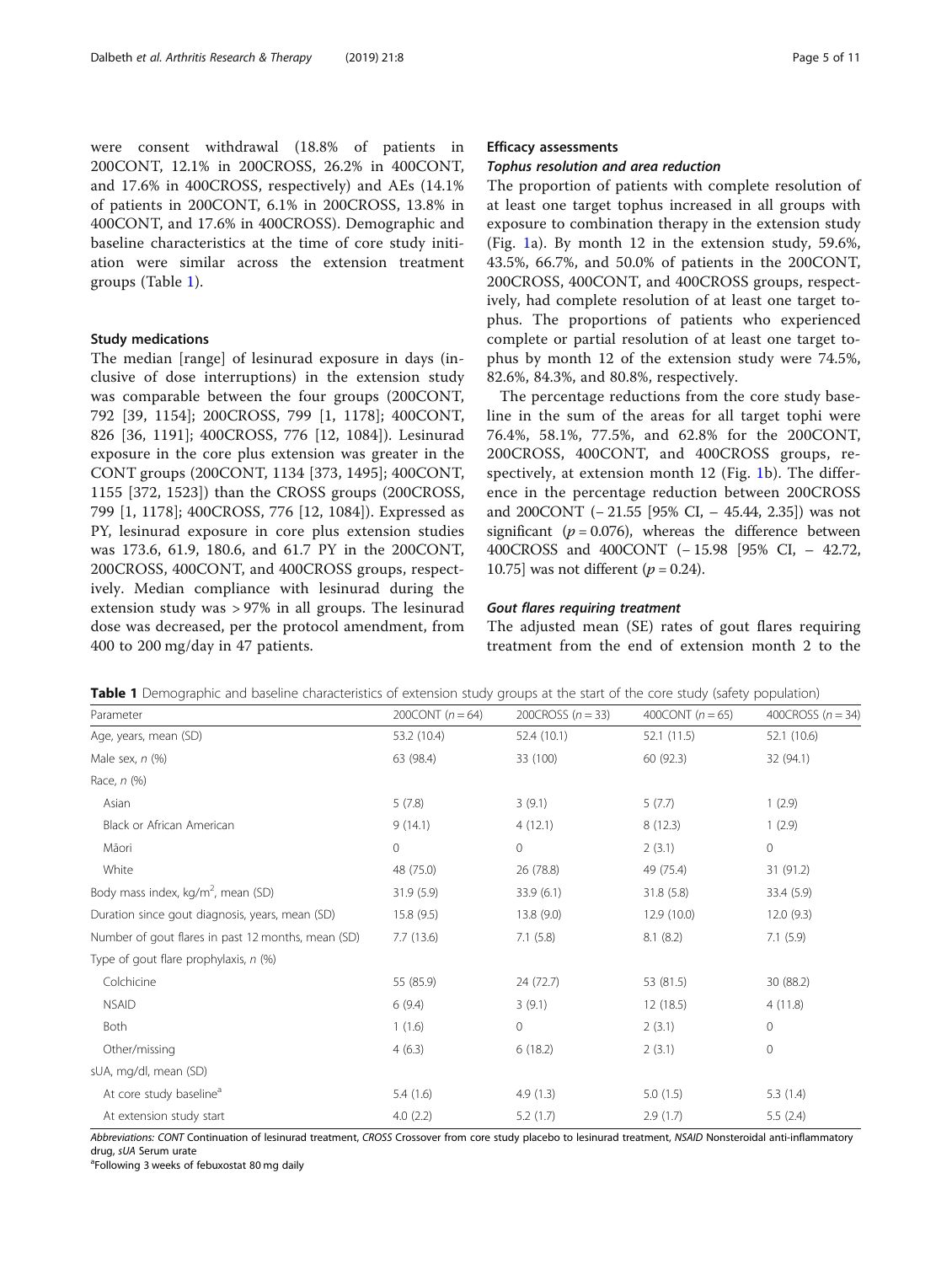end of extension month 12 were 0.6 (0.19) for 200CONT, 1.3 (0.48) for 200CROSS, 0.2 (0.08) for 400CONT, and 1.9 (0.93) for 400CROSS. The adjusted rate was 90% lower with 400CONT than with 400CROSS (incidence rate ratio [95% CI] CROSS vs. CONT = 0.1  $[0.0-0.4]$ ;  $p = 0.0007$ ) but was not significantly lower with 200CONT than with 200CROSS (incidence rate ratio =  $0.5$  [0.2–1.2];  $p = 0.13$ ).

The proportion of patients requiring treatment for a gout flare generally decreased over time in the core and extension studies for all groups (Fig. 2). Proportions of patients with a gout flare requiring treatment between extension months 2 and 12 were lowest in the 400CONT group (9.2%) and highest in the 400CROSS and 200CONT groups (35.5%), with the 200CROSS group being intermediate (27.4%).

# sUA endpoints

The proportion of patients with  $sUA < 5.0$  mg/dl during the core study ranged from 68.8% to 79.7% in the 200CONT group and 84.4% to 96.9% in the 400CONT group (Fig. [3](#page-6-0)a). These proportions were maintained during 12 months of the extension study in both the 200CONT (range, 64.5–77.1%) and 400CONT (range, 81.6–93.6%) groups. In the 200CROSS and 400CROSS groups, the proportion of patients with sUA < 5.0 mg/dl at each study visit ranged from 53.1% to 65.6% and from 38.2% to 55.9%, respectively, during the core study while receiving febuxostat alone. This proportion increased during the extension study in both the 200CROSS (range, 70.4–88.9%) and 400CROSS (range, 71.4–93.3%) groups. The same trends were also observed with targets of  $< 4.0$  and  $< 3.0$  mg/dl (data not shown).

At the end of the core studies, mean sUA was significantly lower in patients treated with combined lesinurad and febuxostat than in those treated with febuxostat alone  $(p < 0.0001,$  all group comparisons) (Fig. [3b](#page-6-0)). In the extension study, mean sUA levels in the crossover groups were reduced after 1 month of lesinurad treatment; in subsequent months, sUA levels were similar between the 200CONT and 200CROSS groups and between the 400CONT and 400CROSS groups. After 12 months in the extension study, mean (SD) sUA levels were 3.9 [1.9], 3.8 [1.6], 3.0 [1.6], and 4.2 [3.0] mg/dl for the 200CONT, 200CROSS, 400CONT, and

# Safety assessments

400CROSS groups, respectively.

#### Adverse events

At least one TEAE was experienced in the extension study by 78.1%, 81.8%, 87.7%, and 97.1% of the 200CONT, 200CROSS, 400CONT, and 400CROSS groups, respectively. Serious TEAEs were reported in 14.1%, 9.1%, 13.8%, and 14.7% of the respective groups, and TEAEs led to study withdrawal in 15.6%, 6.1%, 14.8%, and 14.7%. The most common individual TEAEs (in > 5% patients in any group) during the extension study were nasopharyngitis, hypertension, and increased blood creatinine (Additional file [1](#page-9-0): Table S2). For patients ( $n = 47$ ) whose lesinurad dose decreased from 400 to 200 mg daily per the protocol amendment, there were no notable safety findings comparing post- versus predose change.

In the core study, the exposure-adjusted incidence rates of any TEAE were 90.9 for the 200CONT group and 93.0 for the 400CONT group (Table [2](#page-7-0)). With longer exposure to lesinurad in the core plus extension, the exposure-adjusted incidence rates for the 200CONT and 400CONT groups were 34.0 and 34.3, respectively. The exposure-adjusted incidence rates of any serious TEAE were 5.1 and 6.6, respectively, in the core study and 6.3 and 6.6 in the core plus extension.

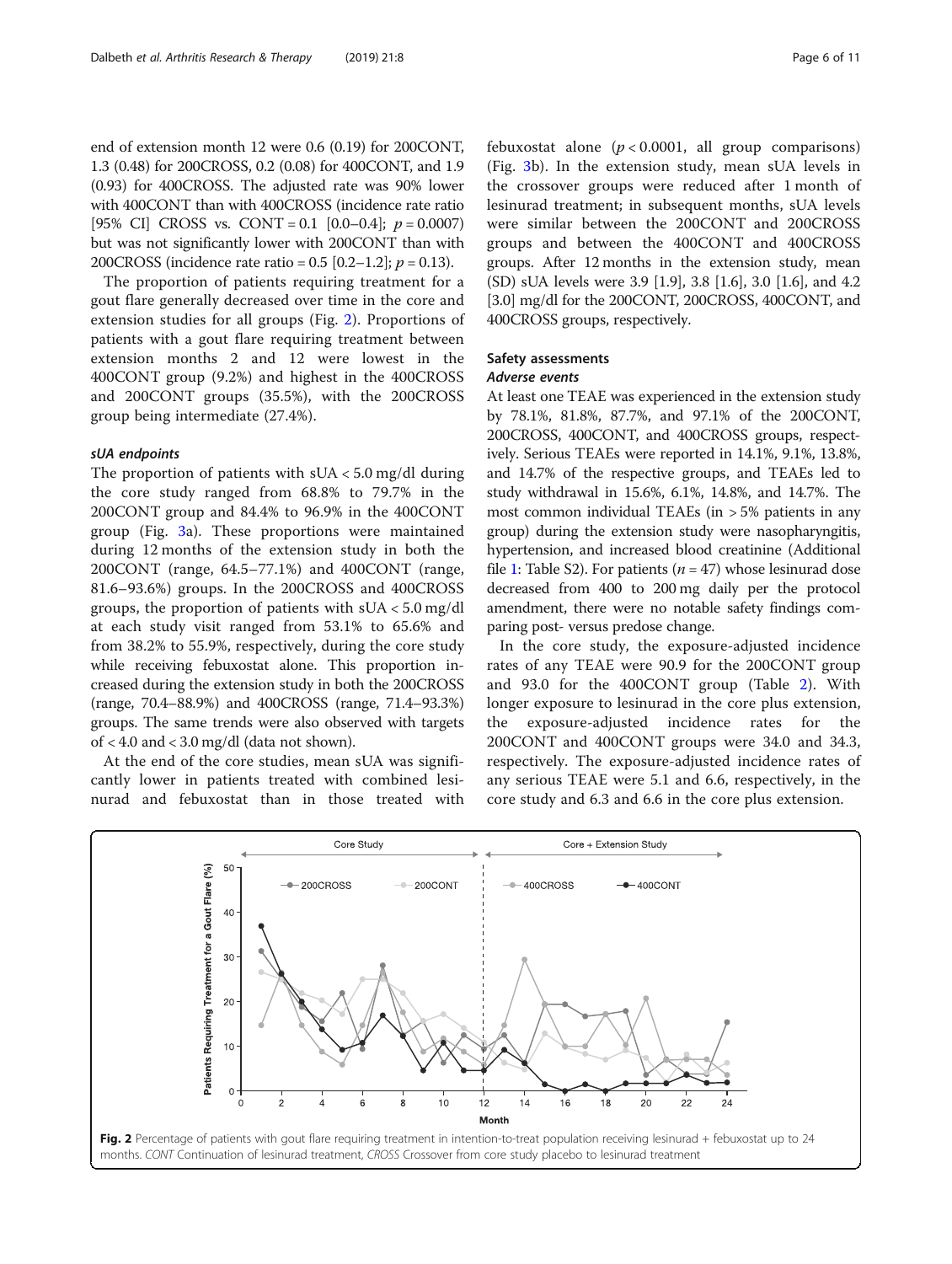<span id="page-6-0"></span>

The 200CROSS and 400CROSS groups were not exposed to lesinurad in the core study, so all PYs were calculated as patients with events per 100 PY of placebo (febuxostat) exposure. With exposure to lesinurad in the core plus extension, the exposure-adjusted incidence rates of any TEAE were 45.2 for the 200CROSS group and 53.5 for the 400CROSS group. Exposure-adjusted incidence rates of any serious TEAE were 4.8 and 8.1 for the 200CROSS and 400CROSS groups, respectively.

# Renal-related adverse events

The proportions of patients who experienced at least one renal-related AE in the extension study were 25.0%, 6.1%, 21.5%, and 23.5% for the 200CONT, 200CROSS, 400CONT, and 400CROSS groups, respectively. The most common individual renal-related AE was increased blood creatinine (15.6%, 3.0%, 13.8%, and 11.8%, respectively). The only renal-related SAEs were experienced by one patient (1.6%) in the 200CONT group (renal impairment), one (1.5%) in the 400CONT group (acute renal failure), and one (2.9%) in the 400CROSS group (acute renal failure). No patients underwent hemodialysis. The exposure-adjusted incidence rates of any renal-related TEAE were 6.7 for the 200CONT group and 10.0 for the 400CONT group in the core study and 9.8 and 9.4, respectively, in the core plus extension (Table [2\)](#page-7-0). The exposure-adjusted incidence rates were 3.2 and 13.0 for the 200CROSS and 400CROSS groups, respectively, in the core plus extension.

Altogether, ten kidney stone TEAEs were reported in ten patients during the extension study, three of which were SAEs (400CONT, 2; 400CROSS, 1). All ten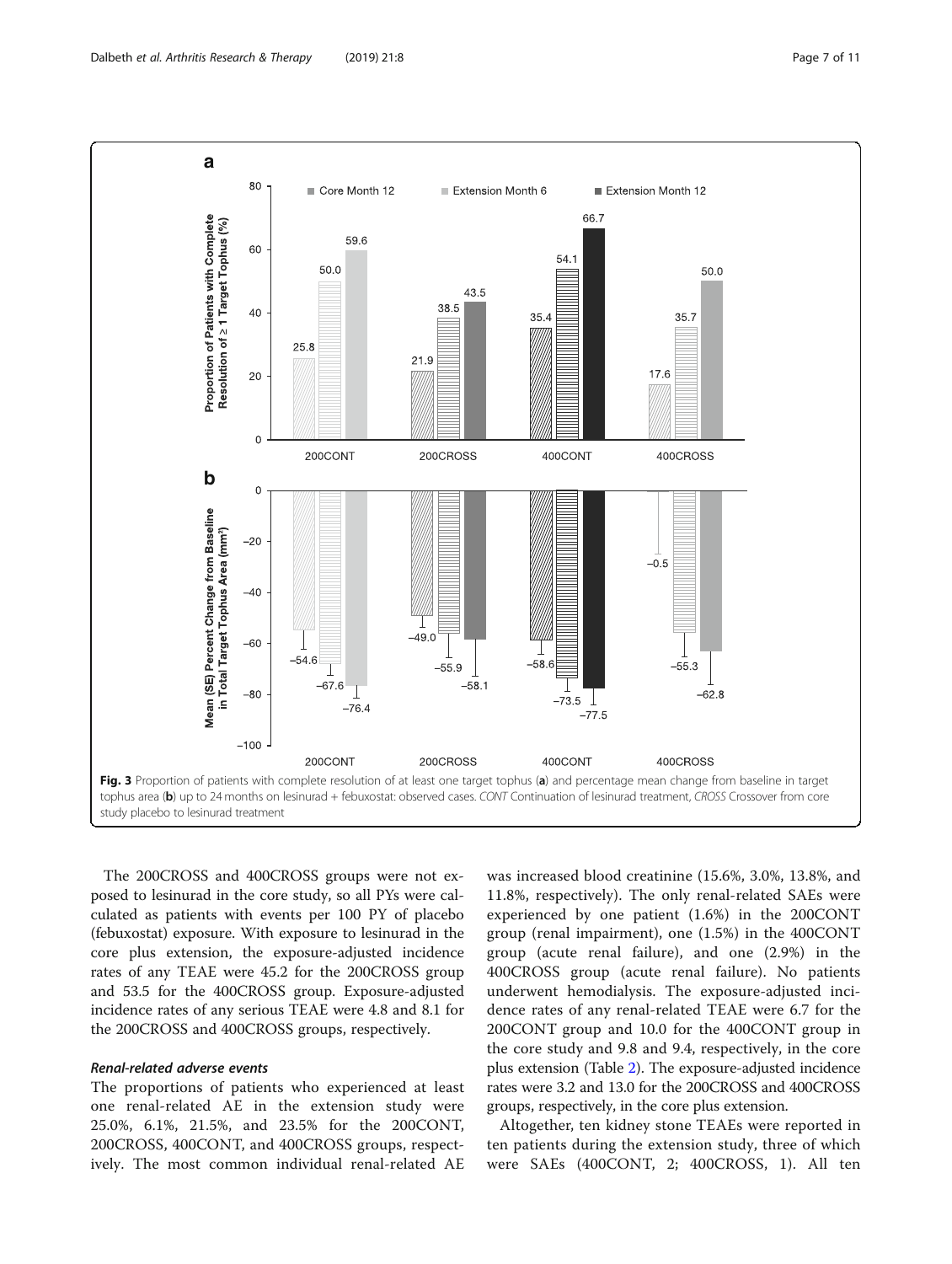| System organ class                              | Core study                                                                          |                                        |                                             | $Core + extension study$                |                                         |                                         |                                         |           |
|-------------------------------------------------|-------------------------------------------------------------------------------------|----------------------------------------|---------------------------------------------|-----------------------------------------|-----------------------------------------|-----------------------------------------|-----------------------------------------|-----------|
| Preferred term [n (exposure-<br>adjusted rate)] | 200CROSS<br>200CONT<br>$(n = 33)$<br>$(n = 64)$<br>$(PY = 59.4)$<br>$(PY = 30.6)^a$ | 400CONT<br>$(n = 65)$<br>$(PY = 60.2)$ | 400CROSS<br>$(n = 34)$<br>$(PY = 31.5)^{a}$ | 200CONT<br>$(n = 64)$<br>$(PY = 173.6)$ | 200CROSS<br>$(n = 33)$<br>$(PY = 61.9)$ | 400CONT<br>$(n = 65)$<br>$(PY = 180.6)$ | 400CROSS<br>$(n = 34)$<br>$(PY = 61.7)$ |           |
| Any TEAE                                        | 54 (90.9)                                                                           | 20(65.4)                               | 56 (93.0)                                   | 29 (92.1)                               | 59 (34.0)                               | 28 (45.2)                               | 62(34.3)                                | 33 (53.5) |
| Any serious TEAE                                | 3(5.1)                                                                              | 1(3.3)                                 | 4(6.6)                                      | 1(3.2)                                  | 11(6.3)                                 | 3(4.8)                                  | 12(6.6)                                 | 5(8.1)    |
| Any fatal TEAE                                  | 0                                                                                   | 0                                      | $\mathbf{0}$                                | $\mathbf{0}$                            | 1(0.6)                                  | $\circ$                                 | 0                                       | $\circ$   |
| Any renal-related TEAE                          | 4(6.7)                                                                              | 3(9.8)                                 | 6(10.0)                                     | $\mathbf 0$                             | 17(9.8)                                 | 2(3.2)                                  | 17(9.4)                                 | 8(13.0)   |
| Any serious renal-related TEAE                  | 0                                                                                   | $\Omega$                               | $\Omega$                                    | $\circ$                                 | 1(0.6)                                  | $\mathbf{0}$                            | 1(0.6)                                  | 1(1.6)    |
| Any kidney stone AE                             | 0                                                                                   | 0                                      | 1(1.7)                                      | 1(3.2)                                  | 3(1.7)                                  | 1(1.6)                                  | 5(2.8)                                  | 2(3.2)    |
| Any serious kidney stone AE                     | 0                                                                                   | 0                                      | $\mathbf{0}$                                | 1(3.2)                                  | $\circ$                                 | $\mathbf{0}$                            | 2(1.1)                                  | 1(1.6)    |
| sCr elevation 1.5x baseline                     | 3(5.1)                                                                              | $\mathbf{0}$                           | 7(11.6)                                     | 2(6.3)                                  | 10(5.8)                                 | 6(9.7)                                  | 18 (10.0)                               | 7(11.3)   |
| sCr elevation 2.0x baseline                     | 2(3.4)                                                                              | $\mathbf{0}$                           | 3(5.0)                                      | $\mathbf{0}$                            | 6(3.5)                                  | $\mathbf{0}$                            | 4(2.2)                                  | 4(6.5)    |
| <b>MACE</b>                                     | 0                                                                                   | 0                                      | 1(1.7)                                      | $\mathbf{0}$                            | 1(0.6)                                  | $\mathbf{0}$                            | 2(1.1)                                  | $\circ$   |
| Adjudicated cardiovascular events               | 3(5.1)                                                                              | $\mathbf{0}$                           | 3(5.0)                                      | $\mathbf{0}$                            | 4(2.3)                                  | 1(1.6)                                  | 4(2.2)                                  | 2(3.2)    |

<span id="page-7-0"></span>Table 2 Summary of exposure-adjusted incidence rates of treatment-emergent adverse events during the core study and the core study + extension study (safety population)

Abbreviations: CONT Continuation of lesinurad treatment, CROSS Crossover from core study placebo to lesinurad treatment, MACE Major adverse cardiovascular event (nonfatal myocardial infraction, nonfatal stroke, cardiovascular death), PY Person-years of lesinurad exposure, sCr Serum creatinine, TEAE Treatmentemergent adverse event

<sup>a</sup>PY are person-years of placebo (febuxostat) exposure

kidney stone TEAEs led to study withdrawal as required by the protocol. The incidence of kidney stone AEs was comparable between the 200CONT plus 200CROSS groups (4.1%; four patients) and the 400CONT plus 400CROSS groups (6.1%; six patients); seven of the ten kidney stone TEAEs occurred in patients randomized to lesinurad in the core study. The exposure-adjusted incidence rates for kidney stones in the core study were 0, 0, 1.7, and 3.2 for the 200CONT, 200CROSS, 400CONT, and 400CROSS groups, respectively, and 1.7, 1.6, 2.8, and 3.2, respectively, in the core plus extension (Table 2).

# Cardiovascular-related adverse events

During the extension study, events adjudicated by the Cardiovascular Endpoints Adjudication Committee as cardiovascular events occurred in 4.7%, 3.0%, 1.5%, and 5.9% of patients in the 200CONT, 200CROSS, 400CONT, and 400CROSS groups, respectively. There was a MACE in each CONT group and none in the CROSS groups.

The exposure-adjusted incidence rates of patients with events adjudicated as cardiovascular events in the core study were 5.1 for the 200CONT group and 5.0 for the 400CONT group and 2.3 and 2.2, respectively, in the core plus extension (Table 2). The exposure-adjusted incidence rates were 1.6 and 3.2 for the 200CROSS and 400CROSS groups in the core plus extension study. The exposure-adjusted incidence rates for MACE in the core were 0, 0, 1.7, and 0 for the 200CONT, 200CROSS,

400CONT, and 400CROSS groups, respectively, and 0.6, 0, 1.1, and 0, respectively, in the core plus extension and core plus extension.

# Laboratory evaluations and vital signs

In the extension study, sCr elevation greater than or equal to 1.5 times baseline (baseline defined as the sCr value prior to starting lesinurad) occurred in 15 (15.5%) patients (19 elevations) in the 200CONT and 200CROSS groups and in 21 (21.2%) patients (23 elevations) in the 400CONT and 400CROSS groups (Table [3\)](#page-8-0). Resolution of sCr elevations (defined as sCr less than or equal to 1.2 times baseline) occurred in 57–100% of cases and without an interruption of lesinurad treatment in 57– 100% of cases (Table [3](#page-8-0)).

sCr elevation greater than or equal to 2.0 times baseline occurred in four (4.1%) patients (four elevations) in the 200CONT plus 200CROSS groups and six (7.1%) patients (seven elevations) in the 400CONT plus 400CROSS groups (Table [3](#page-8-0)). Resolution of sCr elevations occurred in 100% of cases, 25–100% without an interruption of lesinurad treatment (Table [3\)](#page-8-0).

Exposure-adjusted incidence rates of sCr greater than or equal to 1.5 times baseline were 5.1 and 11.6 for the 200CONT and 400CONT groups, respectively, in the core study and 5.8 and 10.0, respectively, in the core plus extension (Table 2). Exposure-adjusted incidence rates for sCr greater than or equal to 1.5 times baseline in the 200CROSS and 400CROSS groups in the core plus extension were 9.7 and 11.3, respectively. Exposure-adjusted incidence rates of sCr greater than or equal to 2.0 times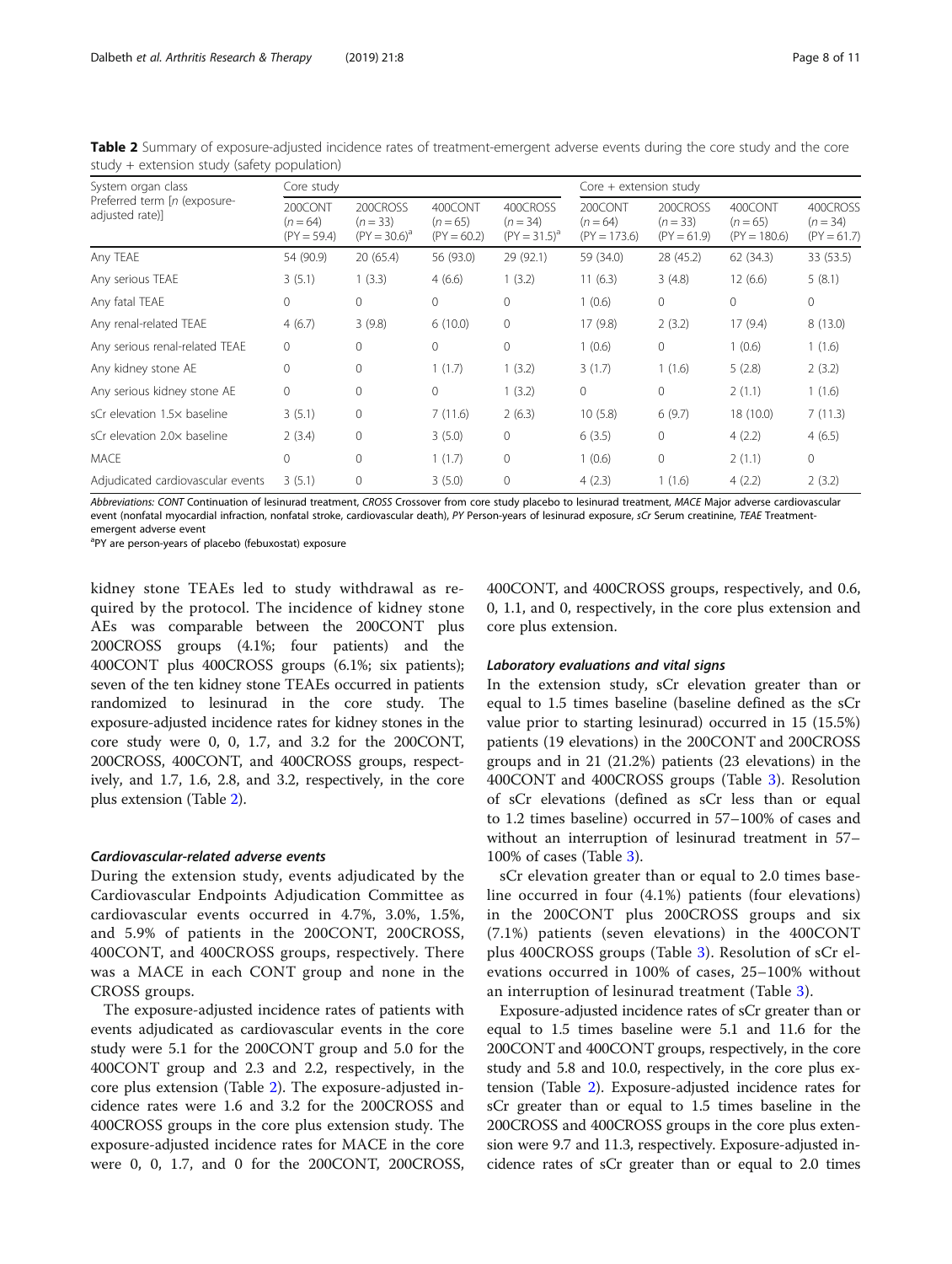<span id="page-8-0"></span>**Table 3** Incidence of serum creatinine elevations during the extension study

| Serum creatinine criterion                                        | 200CONT<br>$(N = 64)$<br>n(%) | 200CROSS<br>$(N = 33)$<br>n(%) | 400CONT<br>$(N = 65)$<br>n(%) | 400CROSS<br>$(N = 34)$<br>n(%) |
|-------------------------------------------------------------------|-------------------------------|--------------------------------|-------------------------------|--------------------------------|
| sCr elevation $\geq 1.5 \times$ lesinurad baseline <sup>a</sup>   |                               |                                |                               |                                |
| Number of patients with elevation                                 | 9(14.1)                       | 6(18.2)                        | 14(21.5)                      | 7(20.6)                        |
| Number of elevations                                              | 12                            | 7                              | 15                            | 8                              |
| Number (%) resolutions <sup>b</sup>                               | 10/12 (83.3)                  | 4/7(57.1)                      | 14/15 (93.3)                  | 8/8 (100)                      |
| Number (%) resolutions after interruption of study medication     | 3/12(25.0)                    | 0/7(0)                         | 5/15(33.3)                    | 0/8(0)                         |
| Number (%) resolutions without interruption of study medication   | 7/12(58.3)                    | 4/7(57.1)                      | 9/15(60.0)                    | 8/8 (100)                      |
| Number (%) unresolved at last visit                               | 2/12(16.7)                    | 3/7(42.9)                      | 1/15(6.7)                     | 0/8(0)                         |
| sCr elevation $\geq$ 2.0 $\times$ lesinurad baseline <sup>a</sup> |                               |                                |                               |                                |
| Number of patients with elevation                                 | 4(6.3)                        | 0(0)                           | 2(3.1)                        | 4(11.8)                        |
| Number of elevations                                              | $\overline{4}$                | $\mathbf{0}$                   | $\overline{2}$                | 5                              |
| Number (%) resolutions <sup>b</sup>                               | 4/4(100)                      | 0/0(0)                         | 2/2(100)                      | 5/5(100)                       |
| Number (%) resolutions after interruption of study medication     | 3/4(75.3)                     | 0/0(0)                         | 1/2(50.0)                     | 0/5(0)                         |
| Number (%) resolutions without interruption of study medication   | 1/4(25.0)                     | 0/0(0)                         | 1/2(50.0)                     | 5/5(100)                       |
| Number (%) unresolved at last visit                               | 0/4(0)                        | $0/0$ $(0)$                    | 0/2(0)                        | 0/5(0)                         |

Abbreviations: CONT Continuation of lesinurad treatment, CROSS Crossover from core study placebo to lesinurad treatment, sCr serum creatinine

<sup>a</sup>Lesinurad baseline is before starting lesinurad therapy; for CONT groups, at the start of the core study; for CROSS groups, at the start of the extension study  $B$ Resolution defined as sCr value  $\leq 1.2 \times$  baseline following an elevation

baseline were 3.4 and 5.0 for the 200CONT and 400CONTgroups, respectively, in the core study and 3.5 and 2.2, respectively, in the core plus extension. Exposure-adjusted incidence rates for sCr greater than or equal to 2.0 times baseline in the 200CROSS and 400CROSS groups in the core plus extension were 0 and 6.5, respectively. Other clinical safety laboratory values and vital signs were generally similar across treatment groups, with no notable changes from baseline in any group.

# **Discussion**

The goal of gout management is to achieve a sustained lowering in sUA levels, recommended at < 6.0 or < 5.0 mg/dl according to the severity of gout symptoms  $[1, 2]$  $[1, 2]$  $[1, 2]$  $[1, 2]$ . Few controlled studies to date have investigated the efficacy of ULTs to maintain sUA levels at target and the effects of sustained sUA lowering on gout symptoms.

In the CRYSTAL phase III trial, after 12 months, combination therapy with lesinurad and febuxostat 80 mg was shown to maintain sUA  $<$  5.0 mg/dl in  $\sim$  57% and  $\sim$  61% of patients in the 200-mg or 400-mg lesinurad dose groups, respectively, compared with  $\sim$  41% of patients treated with febuxostat 80 mg alone [[11](#page-10-0)]. Patients who entered the extension study represent a subset of the core study population: those who were able to tolerate the study medications and who completed the core study treatment. For those in the extension study who continued to receive combination therapy, sUA lowering was sustained without attenuation over 12 months. For those who crossed over

from receiving febuxostat alone to receiving combination therapy, the proportions of patients achieving target sUA increased, reaching proportions similar to the groups that continued lesinurad therapy at the end of month 12.

By the end of the core study, there was a numerical increase in the proportion of patients with complete resolution of at least one target tophus with combination therapy compared with febuxostat alone, but differences were not statistically significant [[13\]](#page-10-0). The proportion of patients with complete tophus resolution continued to increase during the extension study, reaching nearly two-thirds of patients by extension month 12. There was also a significant, almost 50% greater, reduction in target tophus area with lesinurad 200 mg plus febuxostat and lesinurad 400 mg plus febuxostat groups compared with febuxostat alone at the end of the core study. Tophus area continued to decrease during the extension study, declining by as much as 78% at extension month 12. The improvement in tophus regression in all groups during the extension was not unexpected, because the mean sUA at the start of the extension was  $< 6$  mg/dl even for the groups receiving febuxostat alone during the core study, and the sUA was maintained or reduced further throughout the extension with the more intensive ULT. However, longer-term treatment may be needed to further dissolve baseline tophi, particularly to demonstrate differ-ences in treatment [[15,](#page-10-0) [16\]](#page-10-0).

Patients who received lesinurad in the core study and continued in the extension study had the lowest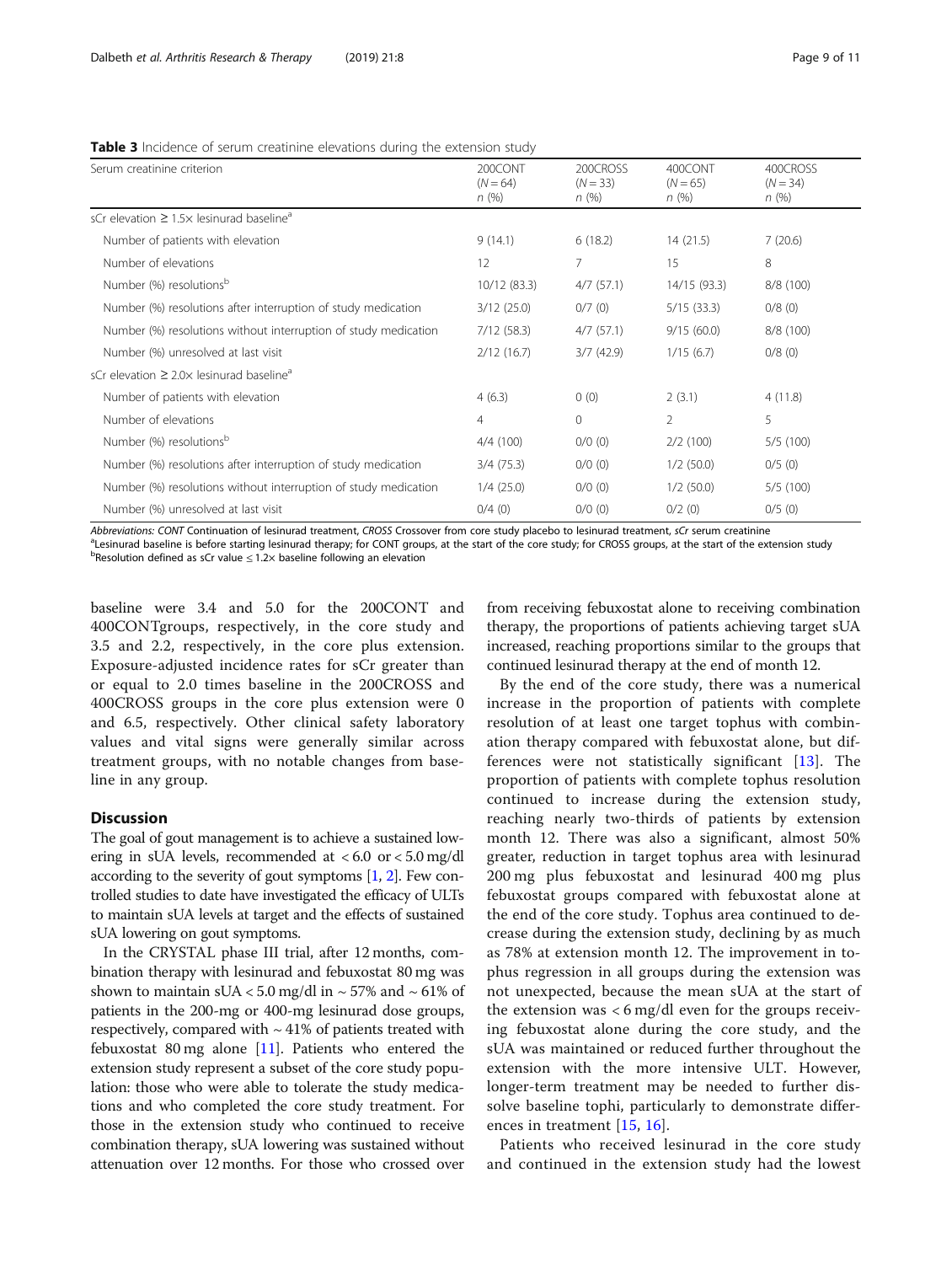<span id="page-9-0"></span>adjusted gout flare rate at extension month 12, being lower in the 400CONT group than the 200CONT group. The gout flare rates were higher in patients in the crossover groups where they only had up to 12 months of combination therapy. As expected with the initiation of an effective ULT, rates of gout flares requiring treatment initially increased in patients previously on 12 months of febuxostat monotherapy in the core study when they began lesinurad combination therapy in the extension study. The proportion of patients who had a gout flare requiring treatment generally declined over time in all the treatment groups, demonstrating the benefit of continued sUA lowering.

Gout flares and tophi can seriously impair the quality of life in patients with gout [\[17](#page-10-0)–[20](#page-10-0)]. Appropriate ULT that effectively lowers and maintains sUA at target levels can reduce the frequency of gout flares [\[18,](#page-10-0) [20,](#page-10-0) [21\]](#page-10-0) and the size and number of tophi  $[5, 18, 21]$  $[5, 18, 21]$  $[5, 18, 21]$  $[5, 18, 21]$  $[5, 18, 21]$ , leading to an improved quality of life [\[22](#page-10-0)–[24](#page-10-0)]. Although not addressed in the present study, an improvement in quality of life would be consistent with the observed reduction in gout flares and increased tophus resolution as a result of lower sUA levels with lesinurad plus febuxostat treatment. The present results are also consistent with the conclusion that more than 1 year of ULT is required to reduce gout flares and increase tophus resolution, presumably because it takes time to reduce the body urate load [[16](#page-10-0), [25,](#page-10-0) [26\]](#page-10-0).

Consistent with safety outcomes in the core study, treatment with lesinurad 200 mg in combination with febuxostat in the core and extension studies was generally well tolerated in patients with tophaceous gout. For those patients who entered the extension study and had tolerated therapy in the core study, some developed renal-related AEs, including sCr elevations during the extension study. Thus, ongoing monitoring of kidney function is important for patients receiving lesinurad therapy on a long-term basis. No new safety signals were observed, because the exposure-adjusted incidence rates of TEAEs in the core plus extension studies were not greater than those in the core study alone. The combination of lesinurad 400 mg plus febuxostat was associated with a higher incidence of sCr elevations than with lesinurad 200 mg plus febuxostat. Resolution of sCr elevations occurred by the last visit in the majority of patients in all treatment groups.

Limitations of the extension study that are shared with the core study include the small number of women in the study and imprecision in the methodology for measuring flares and tophus resolution. Also, patients who entered the extension study are a subset of the core study population: those who were able to tolerate the study medications and who completed the core study treatment. As mentioned above, although there was continued reduction in tophus area with treatment time in this study, treatment for longer than 2 years may be needed to further resolve baseline tophi, particularly to demonstrate differences in treatment [[15](#page-10-0), [16\]](#page-10-0).

## Conclusions

In this extension study, continued combination therapy with lesinurad and febuxostat maintained lower sUA levels for up to 24 months in patients with tophaceous gout who were unable to achieve target sUA on febuxostat alone. There was a persistent trend toward resolution of tophi and reduction in the rate of flares. No new safety concerns were evident with longer exposure to combination therapy. Renal-related AEs, including sCr elevations, were observed after the first year of treatment, and ongoing monitoring of kidney function is important for patients receiving lesinurad therapy on a long-term basis. These data provide further support for combining a uricosuric with a xanthine oxidase inhibitor in the treatment of patients with tophaceous gout.

# Additional files

[Additional file 1:](https://doi.org/10.1186/s13075-018-1788-4) Table S1. Renal-related and kidney stone TEAEs. Table S2. TEAEs with > 5% of patients in either total treatment group during the extension study (safety population). CONT Continuation of lesinurad treatment, CROSS Crossover from core study placebo to lesinurad treatment. Figure S1. Patient disposition. \*Subjects terminated any time during the study. (DOCX 88 kb)

#### **Abbreviations**

AE: Adverse event; CRYSTAL: Combination Treatment Study in Subjects with Tophaceous Gout with Lesinurad and Febuxostat; MACE: Major adverse cardiovascular event; NSAID: Nonsteroidal anti-inflammatory drug; PY: Person-years; SAE: Serious adverse event; sCr: Serum creatinine; sUA: Serum urate; TEAE: Treatment-emergent adverse event; ULT: Uratelowering therapy

#### Acknowledgements

Additional analyses were performed by James Shao of Ironwood Pharmaceuticals, Inc. Editorial support was provided by Tom Claus, PhD, of PAREXEL and funded by Ironwood Pharmaceuticals, Inc.

#### Funding

The core and extension studies were funded by Ardea Biosciences/AstraZeneca. The study sponsor had a role in the design and conduct of the study; collection, management, analysis, and interpretation of the data; and review and approval of the manuscript.

#### Availability of data and materials

Trial data are available from ND upon request (n.dalbeth@auckland.ac.nz).

#### Authors' contributions

ND made substantial contributions to the conception or design of the work and the acquisition, analysis, or interpretation of data for the work. GJ made substantial contributions to the conception or design of the work and the acquisition, analysis, or interpretation of data for the work. RT made substantial contributions to the conception or design of the work and the acquisition, analysis, or interpretation of data for the work. DK made substantial contributions to the conception or design of the work and the acquisition, analysis, or interpretation of data for the work. MF made substantial contributions to the conception or design of the work and the acquisition, analysis, or interpretation of data for the work. SB made substantial contributions to the conception or design of the work and the acquisition, analysis, or interpretation of data for the work. FPR made substantial contributions to the conception or design of the work